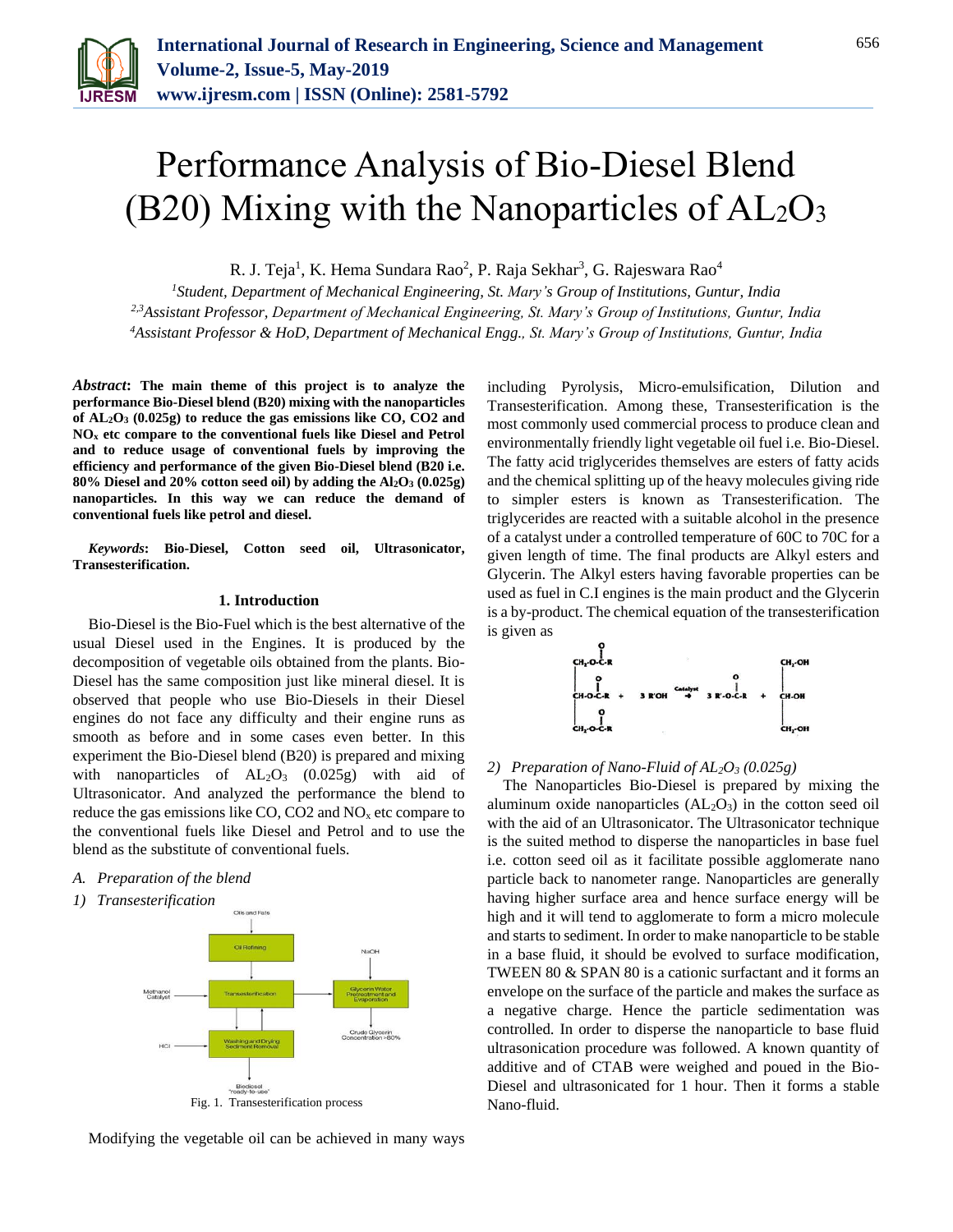

#### **2. Literature review**

V.K Shahir, C.P Jawahar, P.R SUresh. They have decribed Bio-Diesel as renewable, nontoxic, eco-friendly and sustainable alternative fuel for compression ignition engines. In spite of having some application problems, Bio-Diesel in recent times being considered as one of the most promising alternative fuels in internal combustion engine. It has been proven that the pollutants in the vehicular emissions have significant impact on the ecological systems and on the health of human being. Bio-Diesel use, when compared to diesel as a fuel in conventional diesel engines with little or no more modification leads to the substantial reduction in particulate matter (PM), Hydro carbon (HC) and Carbon monoxide (CO) emissions. This is accompanied by a light power loss, increase in fuel consumption and an increase in nitrogen oxide (NOx) emissions.

## **3. Test procedure**

After engine start, the engine must warm up commences with a 2-3 minutes idle period. After the idle period, the engine loaded with no load i.e.0, 3, 6, 9 and full load i.e. 12 in steps and allow the engine stabilized at each load maintaining a constant speed of 1500 r.p.m. Recorded all the required readings in the given tables. Then calculate the necessary parameters for the blend and compared the values with

conventional fuel i.e. diesel in order to analyze the performance the blend (B20) mixing with the nanoparticles  $AL_2O_3$  (0.025g). At first all readings are taken and tabulated in table 1a and 1b with the diesel as fuel. And then again the readings are taken and tabulated in table 2a and 2b with the Bio-Diesel mixing with the nanoparticles  $AL_2O_3(0.025g)$  as fuel. Here the reading of tables 1a and 1b are useful to analyze the nano fluid Biodiesel.

# **4. Calculations**

1. Brake Power (B.P) = 
$$
\frac{2\pi NR(51-52)(9.81)}{60,000}
$$
 kW  
\nN-Speed (1000) r.p.m  
\nR-Effective radius of brake drum (0.171) in meters  
\nS1-Load on rear end of the spring  
\nS2-Load on front end of the spring

2. Fuel Consumption/hour (F.C/hr) =  $\frac{x(Sp.Gravity)(3600)}{t(1000)}$  Kg/hr

x- Quantity of the fuel (10 ml)

t- Time in seconds

3. Brake Specific Fuel Consumption (BSFC) =  $\frac{F.C}{R}$  $\frac{F.C}{B.P}$  Kg/kW hr

4. Brake Thermal Efficiency  $(\eta_{\text{bth}}) = \frac{B.P(3600)(100)}{(F.C)(C.V)}$ %

| anie |  |
|------|--|
|------|--|

| Performance of the engine runs with Diesel                                               |    |     |     |     |      |      |       |       |          |
|------------------------------------------------------------------------------------------|----|-----|-----|-----|------|------|-------|-------|----------|
| <b>BMEP</b><br><b>IMEP</b><br><b>ITHE</b><br>CR<br>ВP<br>FP<br><b>BTHE</b><br>IΡ<br>Load |    |     |     |     |      |      |       |       | Mech Eff |
|                                                                                          | 18 | 0.1 | 1.9 | 2.1 | 0.12 | 2.35 | 2.55  | 50.30 | 5.07     |
| 3                                                                                        | 18 | 0.9 | 1.8 | 2.7 | 1.04 | 3.13 | 15.28 | 46.09 | 33.14    |
| 6                                                                                        | 18 |     |     | 3.4 | 2.09 | 4.09 | 23.02 | 45.00 | 51.17    |
| 9                                                                                        | 18 | 2.5 | 1.7 | 4.2 | 3.05 | 5.07 | 26.96 | 44.81 | 60.17    |
| 12                                                                                       | 18 | 3.3 | 1.5 | 4.8 | 4.12 | 5.93 | 30.24 | 43.47 | 69.56    |

| Characteristics of engine run with Diesel | Table 1b |  |
|-------------------------------------------|----------|--|
|                                           |          |  |

|      | Characteristics of chemic run with Dieser |                  |            |         |       |            |  |  |
|------|-------------------------------------------|------------------|------------|---------|-------|------------|--|--|
| Load | Air Flow                                  | <b>Fuel Flow</b> | <b>SFC</b> | Vol Eff | A/F   | <b>HBP</b> |  |  |
|      | 27.07                                     | 0.35             | 3.36       | 73.69   | 77.66 | 2.55       |  |  |
|      | 26.48                                     | 0.50             | 0.56       | 73.35   | 53.18 | 15.28      |  |  |
|      | 25.82                                     | 0.65             | 0.37       | 73.51   | 39.89 | 23.02      |  |  |
|      | 25.37                                     | 0.80             | 0.32       | 73.08   | 31.84 | 26.96      |  |  |
| 12   | 24.83                                     | 0.95             | 0.28       | 72.55   | 26.24 | 30.24      |  |  |

|          | Performance of the engine runs with blend of Bio-Diesel (B20) and $AL_2O_3$ |           |     |     |             |             |             |             |             |
|----------|-----------------------------------------------------------------------------|-----------|-----|-----|-------------|-------------|-------------|-------------|-------------|
| Load     | CR.                                                                         | <b>BP</b> | FP  | IP  | <b>BMEP</b> | <b>IMEP</b> | <b>BTHE</b> | <b>ITHE</b> | Mech<br>Eff |
| $\Omega$ | 18                                                                          | 0.01      | 1.9 | 1.9 | 0.01        | 2.28        | 0.22        | 38.39       | 0.58        |
| 3        | 18                                                                          | 0.9       | 2.2 | 3.1 | 1.13        | 3.37        | 11.81       | 39.05       | 30.24       |
| 6        | 18                                                                          | 1.7       | 1.9 | 3.6 | 2.06        | 4.33        | 18.00       | 37.95       | 47.42       |
| 9        | 18                                                                          | 2.5       | 1.7 | 4.2 | 3.09        | 5.17        | 20.16       | 33.79       | 59.68       |
| 12       | 18                                                                          | 3.3       | 1.6 | 4.9 | 4.11        | 6.03        | 21.55       | 31.65       | 68.09       |

Table 2a

| Table 2b |  |
|----------|--|
|----------|--|

Characteristics of engine run with blend of Bio-Diesel (B20) and  $AL_2O_3$ 

|      | enancembres of engine ran with stend of Bio Broser (B20) and TiD/O |                  |            |          |       |            |  |  |
|------|--------------------------------------------------------------------|------------------|------------|----------|-------|------------|--|--|
| Load | Air Flow                                                           | <b>Fuel Flow</b> | <b>SFC</b> | Vol Eff- | A/F   | <b>HBP</b> |  |  |
|      | 26.15                                                              | 0.49             | 45.03      | 73.76    | 62.83 | 0.22       |  |  |
|      | 25.75                                                              | 0.79             | 0.84       | 73.17    | 32.52 | 11.81      |  |  |
|      | 25.56                                                              | 0.94             | 0.55       | 73.05    | 27.17 | 18.00      |  |  |
|      | 24.84                                                              | 1.24             | 0.49       | 72.35    | 20.07 | 20.16      |  |  |
| 12   | 24.46                                                              | 1.53             | 0.46       | 71.52    | 15.94 | 21.55      |  |  |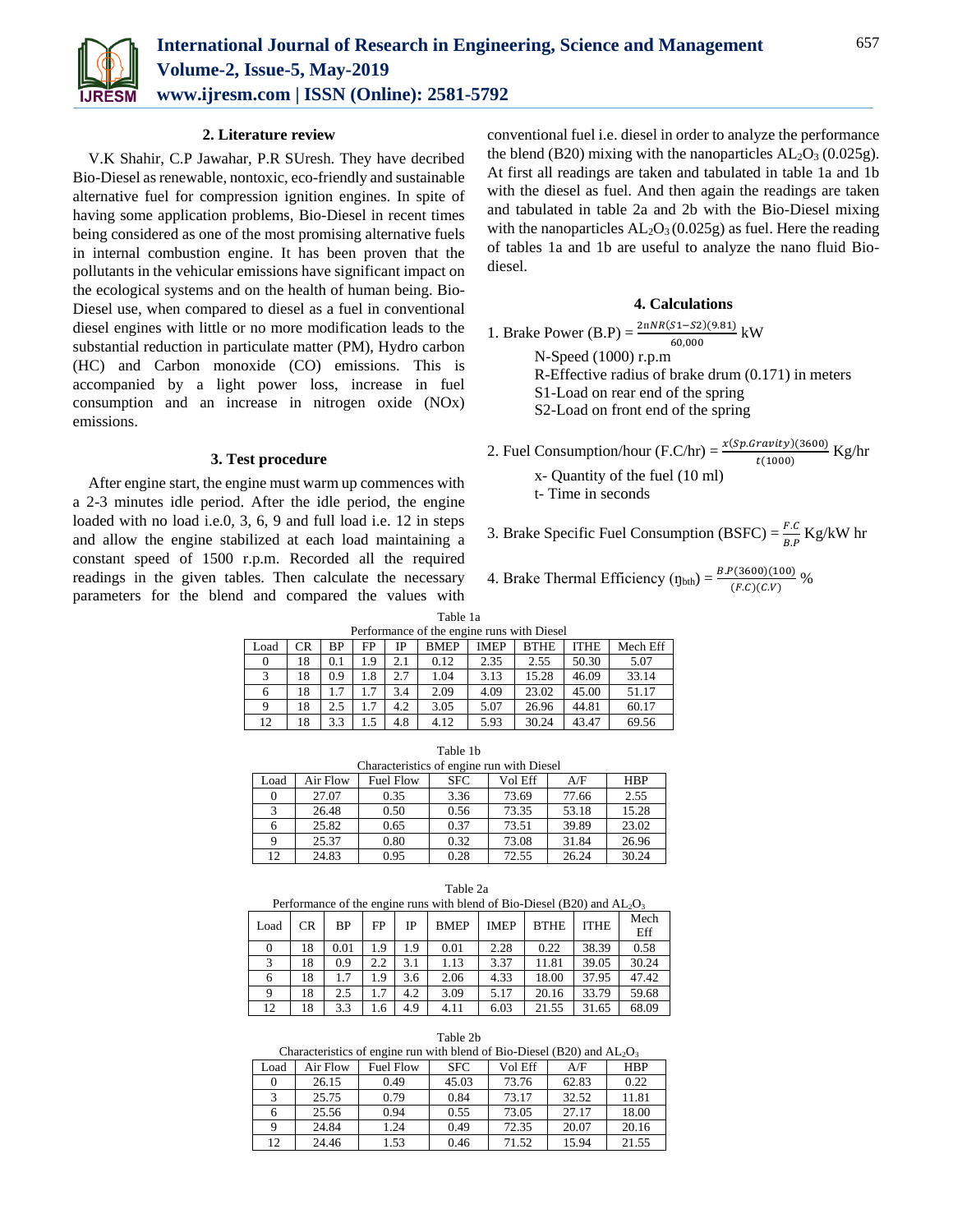

5. Mechanical Efficiency ( $\eta_{\text{mech}}$ ) =  $\frac{B.P}{I.P}$  × 100 %  $I.P = B.P + F.P$ 

6. Indicated Thermal Efficiency  $(\eta_{\text{ith}}) = \frac{LP(3600)(100)}{(F.C)(C.V)}$ %

## **5. Performance analysis**

After the perform the test on the Diesel and the prepared Bio-Diesel mixing with the nanoparticles of AL2O3 (0.025g), the values of the different parameters like Brake Power (B.P), Compression Ratio (CR), Friction Power (F.P), Indicated Power (I.P), Brake Mean Effective Pressure (BMEP), Integrated Mean Effective Pressure (IMEP), Brake Thermal Efficiency (BTHE), Indicated Thermal Efficiency (ITHE) and Mechanical Efficiency (Mech Eff.) are Tabulated below the tables 1a and 2a. And the characteristic parameters like air flow, fuel flow, specific fuel consumption (SFC), Volumetric Efficiency (Vol Eff.) and air fuel ratio (A/F) are tabulate in the tables 1b and 2b. These are useful to analyze the bio-fuel.

Gas emissions: AIR REX HG-5404 Gas Emission Analyzer is used to examine the emissions of the prepared nano fluid blend (B20 with  $AL_2O_3$ ) and the conventional fuel i.e. Diesel. The gas emissions such as Hydrocarbons (HC), CO,  $CO<sub>2</sub>$ ,  $O<sub>2</sub>$ and NOx of the fuels are tabulated in the table 3.

Table 3a Gas emissions of Diesel

|                         | <u>Gas chrissions of Dicsof</u> |       |           |           |                          |  |  |  |  |
|-------------------------|---------------------------------|-------|-----------|-----------|--------------------------|--|--|--|--|
| Load                    | HC<br>(ppm)                     | CO(%) | $CO2(\%)$ | $O_2(\%)$ | NO <sub>x</sub><br>(ppm) |  |  |  |  |
| $\mathbf{\overline{3}}$ | 39                              | 0.129 | 3.18      | 16.50     | 263                      |  |  |  |  |
| 6                       | 79.                             | 0.195 | 5.20      | 14.67     | 617                      |  |  |  |  |
| Q                       | 79                              | 0.196 | 5.21      | 14.77     | 620                      |  |  |  |  |

Table 3b

| Gas emissions of the blend B20 with $AL_2O_3$ |                          |       |      |       |      |  |  |  |
|-----------------------------------------------|--------------------------|-------|------|-------|------|--|--|--|
| Load                                          | NO <sub>x</sub><br>(ppm) |       |      |       |      |  |  |  |
|                                               | 46                       | 0.229 | 2.93 | 16.55 | 63   |  |  |  |
|                                               | 31                       | 0.174 | 3.90 | 14.03 | 374  |  |  |  |
|                                               | 42                       | 0.120 | 5.60 | 11.93 | 1286 |  |  |  |



Fig. 2. Load vs. Specific fuel consumption



Fig. 3. Load vs. IMEP, BMEP & FMEP



Fig. 4. Load vs. Indicated & Thermal Efficiency



Fig. 5. Load vs. Air & Fuel Consumption



Fig. 6. Load vs. Mechanical & Volumetric Efficiency

## **6. Conclusion**

The Bio-Diesel blend mixing with the nanoparticles  $AL_2O_3$ has Brake thermal efficiency very close to the Diesel at all loads and thus can be considered as suitable fuel blend. And the